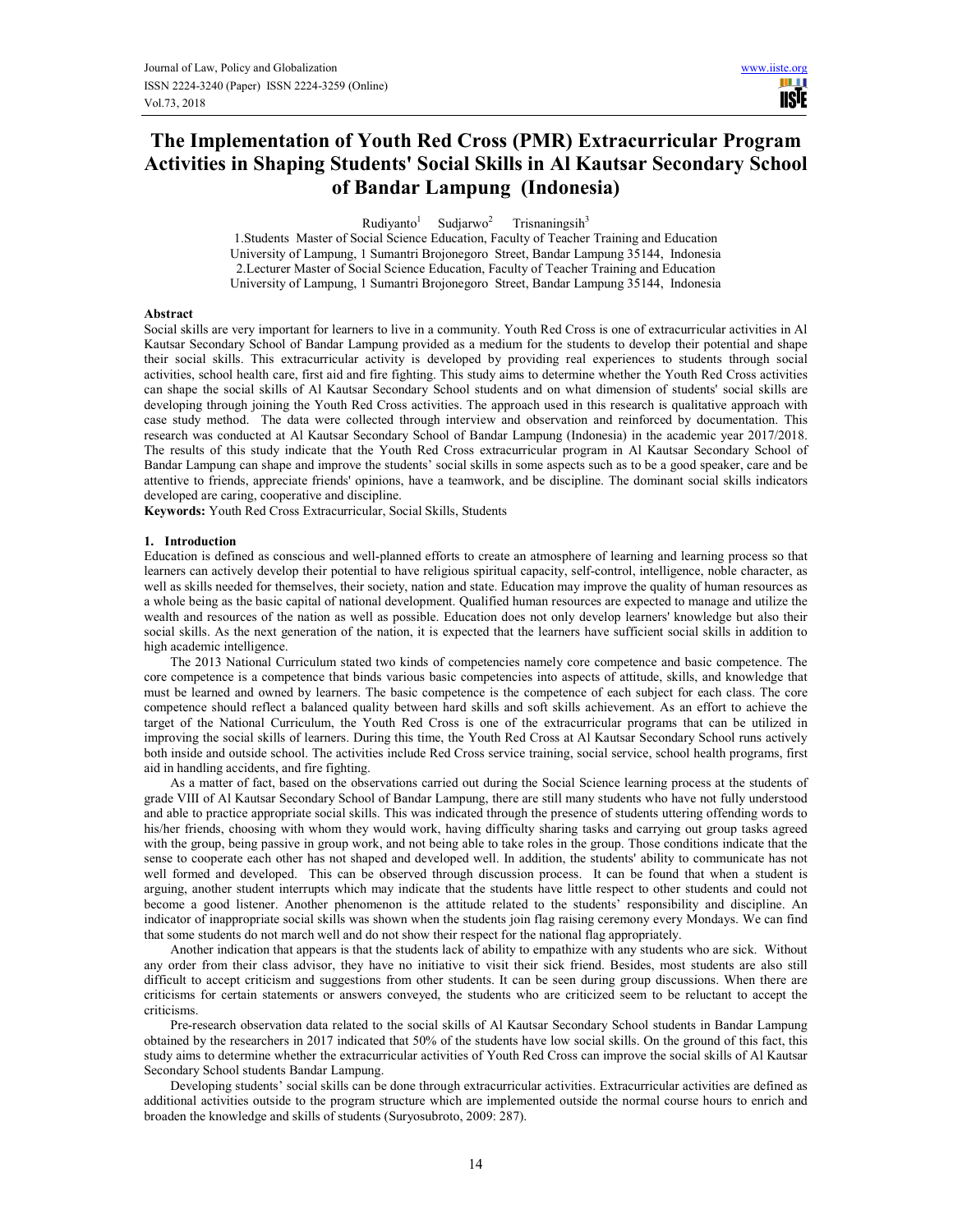Furthermore, as part of the Indonesian Red Cross, the Youth Red Cross is one of the media to conduct guidance and development of the students' skills. (Gunawan, 2012: 274). The Youth Red Cross hold a duty to be performed which is known as the Tribakti which must be known, understood and implemented by all members. The Tribakti of Youth Red Cross consists of: 1) Improving the skills to live healthy life. 2) Working and serving for society. 3) Strengthening national and international friendship. (Susilo et al, 2008: 23).

Types of Extracurricular activities can be classified into two types, namely: 1) Extracurricular activities that are routine or continuous, i.e. the type of extracurricular activities carried out continuously for a certain period. It usually takes a long time to complete this program of extracurricular activities. 2) Extracurricular activities that are periodic or momentary, i.e. extracurricular activities conducted only at certain times. (Suryosubroto, 2009: 290).

Youth Red Cross in Indonesia consists of three levels according to the members' education level or age. The levels are: 1) The members of the Indonesian Youth Red Cross aged 10-12 years or equivalent to Primary School may join as the '*Mula*' or Beginner Member of Youth Red Cross. 2) The members of the Indonesian Youth Red Cross aged 12-15 years or equivalent to Junior High School can join as the '*Madya*' or Intermediate Members of Youth Red Cross. 3) The members of the Indonesian Youth Red Cross aged 15-17 years or equivalent to Senior High School may join as the '*Wira*' or Senior Members Youth Red Cross. (Susilo et al, 2008: 11).

The Youth Red Cross's extracurricular activities should contribute to the process of developing social skills which are related to human relationship with other people in community life. In having that relationship, people need to understand the norms that apply to the relationship to make it run smoothly or avoid misunderstanding. Humans should be able to distinguish between good and bad deeds in relationships with other humans.

"Social skills are the ability to interact with others in social contexts as well as values and in the same time the skills are useful to them and others." (Com and Slaby in Gimpel and Merrell; 44). The skills used to interact and communicate with others fit the role in the existing social structure. How to communicate is created, communicated, as well as done verbally and non-verbally in social complexity to know the level of one's emotional intelligence. The learning process of this skill is called socialization. In this life, one requires certain social skill, among others; tolerance of difference, respect for others, communicating politely, cooperating responsibly, empathizing with the suffering of others, helping people in trouble and so on. Such skills are referred to as social skills (skills that are needed to interact with others). (Muchlas, 2007; 81).

Social skills are how to interact and work with others. The capability of working in groups is very important since in social life so many people depend their lives on social groups. Several social skills that need to be trained by a teacher include "1) to identify the consequences of deeds and the influence of speech on others, 2) to show respect and attention to others, 3) to share duties and work with others, 4) to work effectively as a member of a group. 5) to carry out various roles of the group and to accept criticism and suggestions, 6) to adjust the capability with duty assigned (Sapriya, 2009: 53)

Social skills are the ability to interact with others in a social context in a specific way that is socially acceptable or valuable and beneficial to others. The skills include: 1) Communication skills, 2) Ability to cooperate, 3) Having relationship with others or associate, 4) Ability to empathize with others and respect themselves and others, 5) Listening to opinions or complaints from others, 6) Giving or accepting feedback, 7) Giving or accepting criticism, 8) Acting in accordance with the social norms and rules, etc. (Sjamsudin and Maryani, 2008: 6)

"Social skills are the skills of maintaining relationships by building networks based on the ability to find common ground and building rapport." (Osland, 2002: 372). Further, the social skills include: the ability to communicate, the ability to cooperate, and to participate in community groups (Seefeld and Barbour, 1994: 158-159).

People who are skilled in social interaction have social intelligence that can establish relationships with others smoothly. It is supported by the opinion that social skills as: 1) The ability to express feelings or communicate interests and desires to others 2) The ability to express positive and negative feelings in an interpersonal context without suffering losses due to social reinforcement 3) the ability to interact and to choose certain communicative behaviors in order to achieve their own goals interpersonally 4) The process of producing effective behavior directed toward a goal. Segrin and Gilvertz (in Goleman, 2007: 30)

Social skills can also be defined in the context of social and emotional learning as recognizing and managing our emotions, developing care and concern for others, building positive relationships, and making responsible decisions. (Zins, Weissbert, Wang, & Walberg, 2004 in Steedly et al., 2008: 5).

Involvement in co-and extracurricular activities is significantly related to student achievement and academic achievement. In particular, student involvement in academic-related activities, performing arts and sports is significantly related to the personal development of students (Regina G. Danganan, Ph.D., Alvin V. Nuqui, Ph.D., 2015: 4). By being part of a group, members can learn good behavior and social attitudes from student behavior, other members and group experiences. (Wing Sze Mak, 2014: 16)

Many studies have shown that shy children can turn to be more aggressive, aggressive children can learn self-control, and children who tend to be socially isolated can be taught how to socialize with friends. Children with better social skills have a significant advantage in life. Not only do they benefit positive relationships but they do better in school, have a better self-image, and in general, are much more resilient as they face the inevitable challenge of life. This is a necessary skill when interacting with others. There are certain ways in which we can behave if we want to be happy and have many friends around us, for example, we must take turns, share, be patient, respect, listen, speak positively about others and be friendly.

#### **2. Research Methods**

This study uses descriptive design with qualitative approach. Qualitative research is defined as a method to explore and understand the meanings of what some individuals or groups of people consider as social or humanity problems. Cresswell (2012: 4).

In accordance with the definition above, the approach used in this study is a qualitative approach. The basic reason for the researchers to use the qualitative approach is that this method is to explore and understand the meaning of social or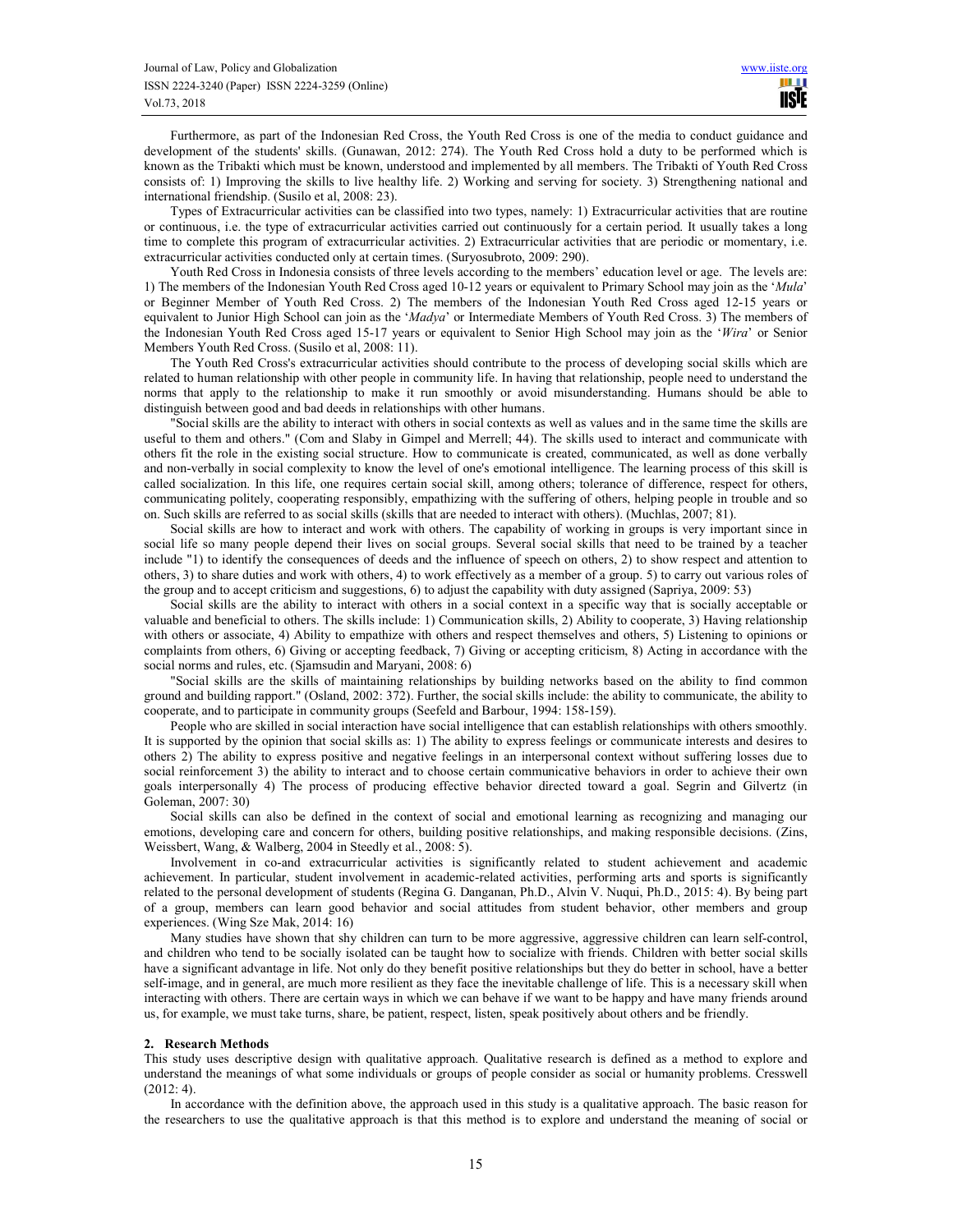humanity problems. Qualitative research is defined as a method to explore and understand the meanings of what some individuals or groups of people consider as social or humanity problems. In this research, the researcher investigated the event or activities of Youth Red Cross in shaping the social skill of students at Al Kautsar Secondary School in Bandar Lampung. Hence, based on the research objective, the chosen approach for this research is case study.

Case study is one type of qualitative research in which researchers carefully investigate a program, event, activity, process, or group of individuals. In connection with that Bogdan and Biklen (1998) describes the characteristics of qualitative research that include; (1) having a natural background as a source of data or in the context of something intact, (2) using the researcher himself as the main instrument in the effort of data collection, (3) doing more concerned with the process than the outcome, (4) having tendency to analyze and inductive, 5) being very concerned with the meaning contained in an action or events that occur in social situations. (Cresswell, 2012: 20).

# **2.1 Time and Place of Study**

The research was carried out at Al Kautsar Secondary School located at Jalan Sukarno Hatta, Rajabasa Sub District of Bandar Lampung. The reason for taking the place of this research is that Al Kautsar Secondary School Bandar Lampung is considered a school that has a vision and mission towards character building. The school provides a wide range of extracurricular activities that runs actively; one of them is Youth Red Cross extracurricular to work with shaping the social skills of students. The school has students from various regions in Lampung province with different social background. This condition is in accordance with the theme of this research. The pre-research activities were conducted from March 2017 to June 2017 and the study was conducted from July 2017 to January 2018.

# **2.2 Research Subject**

The subjects of this study were the students who join the Youth Red Cross activities at Al Kautsar Secondary School Bandar Lampung Indonesia of academic year 2017/2018. In this study, the objects of the research are: a) the social skills of the students; b) the activities of the Youth Red Cross in the school, and c) the implementation of social skills through Youth Red Cross activities.

# **2.3 Procedure**

This study was conducted with 60 members of Youth Red Cross in the school by observing the extracurricular activities of the Youth Red Cross and asking the students and teachers who were directly involved in the extracurricular activities of the Youth Red Cross. Then the researchers conducted interviews with other informants who have a big share in the implementation of the extracurricular activities.

# **2.4 Data, Instruments, and Data Collection Techniques**

The data of this research were observation data, documentation study in the form of books, pictures, journals, and documentation of activities related to this research. The document review in this research was done to sharpen and complete the data about the implementation of the extracurricular activity program in shaping the social skills of students at Al Kautsar Secondary School in Bandar Lampung. To simplify documentation activity especially on program activities, this study used observation sheet, picture / video recorder, interview instrument, diary, and so forth. The documents reviewed in this research were; 1) Program plan of extracurricular activities in general, 2) Schedule of activities, 3) Implementation of activities 4) Social skills from the extracurricular activities of Youth Red Cross. To facilitate the research activities, this study used research documentation, especially on the process of making the documentation of activities with such tools as image, voice or video recorder and attendance list of the members, work plans, and so forth. The research instruments can be seen in Table 1 below.

Table 1 Research Instruments

| <b>SOCIAL SKILLS DIMENSION</b>          | <b>INDICATOR</b>                     |  |  |  |  |
|-----------------------------------------|--------------------------------------|--|--|--|--|
| Communication skills                    | Become a good speaker                |  |  |  |  |
| Empathy towards friends and others      | Caring and attentive towards friends |  |  |  |  |
| Respect and appreciation for friends    | Appreciate friends' opinion          |  |  |  |  |
| Cooperation Skills                      | group work/cooperation               |  |  |  |  |
| Acting according to the norms and rules | Discipline                           |  |  |  |  |
| Total score                             |                                      |  |  |  |  |

Source: Modification of Likert scale Scale:

Scores  $> 3 - 4 =$  Very Good

 $>$  2 - 3  $=$  Good

 $> 1 - 2 = Poor$ 

The data were collected through observation, interview, and documentation. The instruments used by researchers in order to facilitate the research were: a) observation sheet in the form of check list for observation, b) interview guide for the interviews carried out, and c) documentation guideline Instrument for documentation. In this study, researchers used two kinds of triangulation namely triangulation of data collection techniques and triangulation of data sources.

# **2.4 Data Analysis**

The data of this research were analyzed through interactive analysis technique. The sampling technique was non-random sampling which is a sampling technique that does not provide equal opportunities for every member of the population. This sampling technique includes systematic sampling, quotas, accidental, purposive, saturated, and snowball (Sugiono 2011: 84).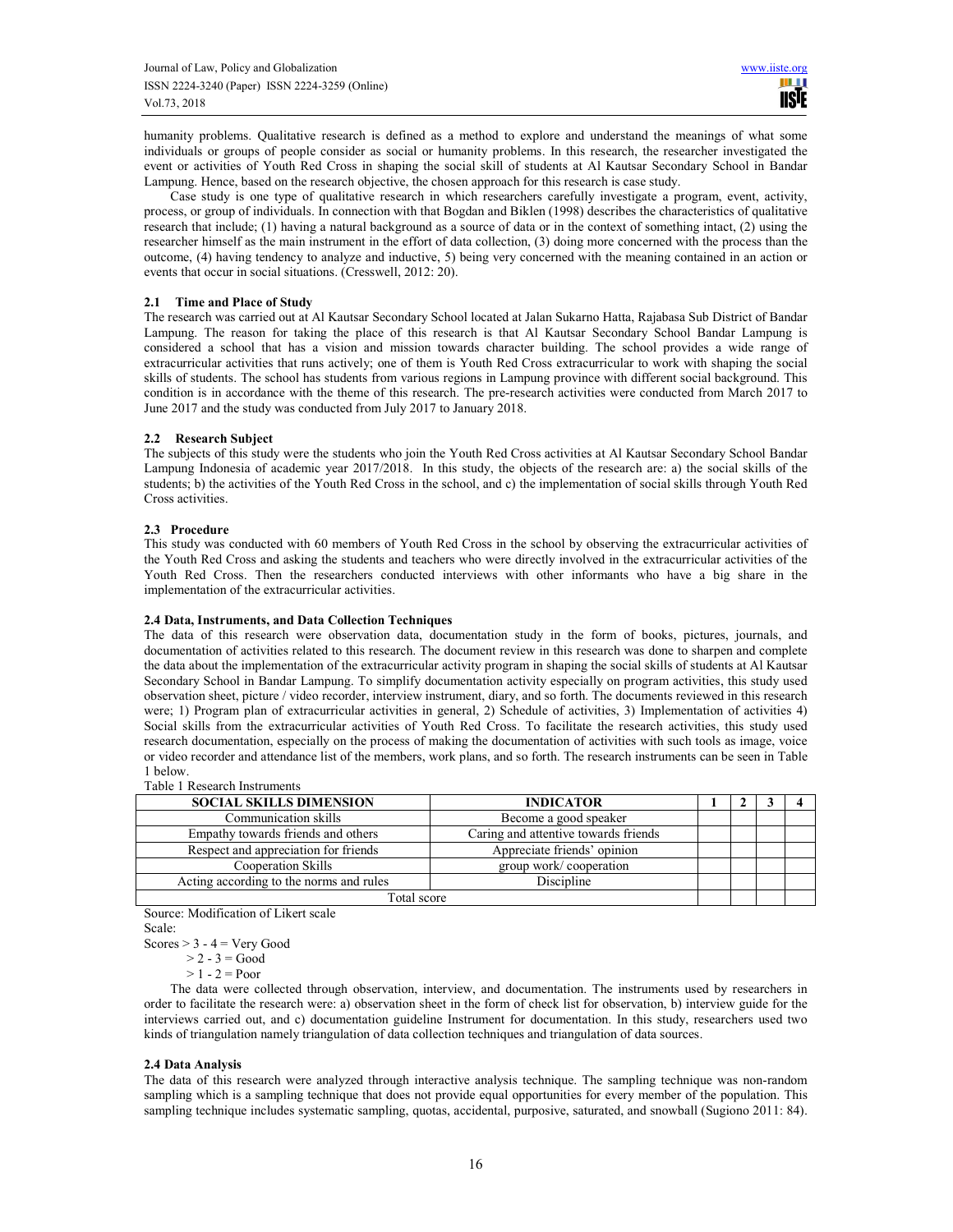While to determine the sample or informant, the research applied purposive sampling. "Purposive sampling is a sampling technique to gain data with certain consideration" (Sugiyono 2016: 218-219).

This study was conducted with 60 members of Youth Red Cross in the school by observing the extracurricular activities of the Youth Red Cross and asking the students and teachers who were directly involved in the extracurricular activities of the Youth Red Cross. Then the researchers conducted interviews with other informants who have a big share in the implementation of the extracurricular activities. The main data sources in qualitative research are as follows: 1) Interview (human instrument). In the interview process the researcher will find the problem to be researched, and will get in-depth information by conducting interview face to face as well as with communication media. 2). Observation. Observations conducted in the study aims to observe the activities of educators, learners and the school community in the process of learning and the interaction of learners and educators in the process of transfer of character education in sociology learning. 3) Documentation (archives, pictures etc). 4) Additional information from competent sources in the field of research, especially qualitative research (Sugiyono, 2016: 225).

The informants in this study were selected by considering that informants are relevant to the problem of this study. "Purposive procedure is a strategy of determining the most common informants in qualitative research, which is to determine the group of participants who become informants in accordance with the selected criteria relevant to a particular research problem". (Burhan Bungin, 2011: 107).

Researchers serve as the main instruments (key instruments) for the data collection by directly involved in the field or target research actively. To obtain data on the social skills of the students, some indicators are needed to indicate the social skills to be measured through student activities in Youth Red Cross activities. During the research of extracurricular activities of Youth Red Cross at Al Kautsar Junior High School in Bandar Lampung there are five dimensions of social skill observed in this research namely, communication skills, empathy skills, respect and attention to friends, cooperative skills, acting skills according to norm and rules. The dimensions of social skills are observed and measured using the Likert scale model research instrument.

The activities observed in this study include the following: 1) Social activities; 2) School Health Activities; 3) Fire fighting Activities; and 4) First Aid Activities in Handling Accidents.

# **3. Research Result And Discussion**

Based on the research results of extracurricular activities, it is found that Youth Red Cross can improve students' social skills. The following table presents the results of this study related to social skills of the students' who join the extracurricular activities of Youth Red Cross at Al Kautsar Secondary School in Bandar Lampung. The results of the extracurricular activities of the Youth Red Cross show that the extracurricular programs of Youth Red Cross at Al Kautsar Junior High School in Bandar Lampung can shape and improve the social skills of being good, caring and attentive to friends, appreciating friends' opinions, working on teamwork, and being discipline. The dominant social skills indicators developed are caring, cooperation and discipline. The results of social skills data can be observed on the following Table.

| No                   |                                                | <b>Descriptions</b> |      |                       |    |  |  |
|----------------------|------------------------------------------------|---------------------|------|-----------------------|----|--|--|
| <b>Social Skills</b> | Very Good                                      | Good                | Poor | <b>Student number</b> |    |  |  |
|                      | Communicating                                  |                     | 25   | 33                    | ωo |  |  |
|                      | Empathize with friends and fellow human beings | 29                  | 22   |                       | 60 |  |  |
|                      | Respect and concern to friends                 |                     | 30   |                       | 60 |  |  |
|                      | Group Cooperation                              |                     | 24   |                       | 60 |  |  |
|                      | Act according to norms and rules               |                     | 26   |                       | 60 |  |  |

Table 2 Student social skills on social activities

Description  $N = 60$ 

Based on table 2, on the dimension of empathy skills to friends and fellow human beings, there are 29 students considered very good score result, while the communication skills dimensions got the lowest score with only 2 students scored very good. This means that social service activities are excellent for improving empathy and caring and caring for friends and others, while communication skills have not shown optimal results. This is possible because the students' time for speaking activities was relatively less compared to student activities in social activities such as packing and distribution of food packages.

| No | <b>Social Skills</b>              | <b>Description</b> |      |                       |    |  |
|----|-----------------------------------|--------------------|------|-----------------------|----|--|
|    | Verv Good                         | Good               | fair | <b>Student number</b> |    |  |
|    | Communicating                     |                    | 30   | 27                    | ы  |  |
|    | Empathize with friends and others |                    |      |                       | ы  |  |
|    | Respect and concern to friends    |                    | 4    | 26                    | ы  |  |
|    | Group Cooperation                 |                    | 24   |                       | 60 |  |
|    | Act according to norms and rules  |                    | 30   |                       | ы  |  |

Table 3 Students' social skills on School Health Service activities

Description  $N = 60$ 

Based on the table 3 above, on the dimensions of group cooperation skills there are 19 students fulfilling very good score criteria, while the lowest score is shown on the communication skill dimension with only 3 students having very good score criteria. This means that School Health Services activities are very good for social skills of group cooperation but not for communication skills. This might happen because the student activity in performing the duties as a health officer was carried out at the same time with the implementation of the flag ceremony, so that students should be ordered in joining the ceremony and got a little talk activity as more activities were related to overseeing the health condition of the participants of the ceremony.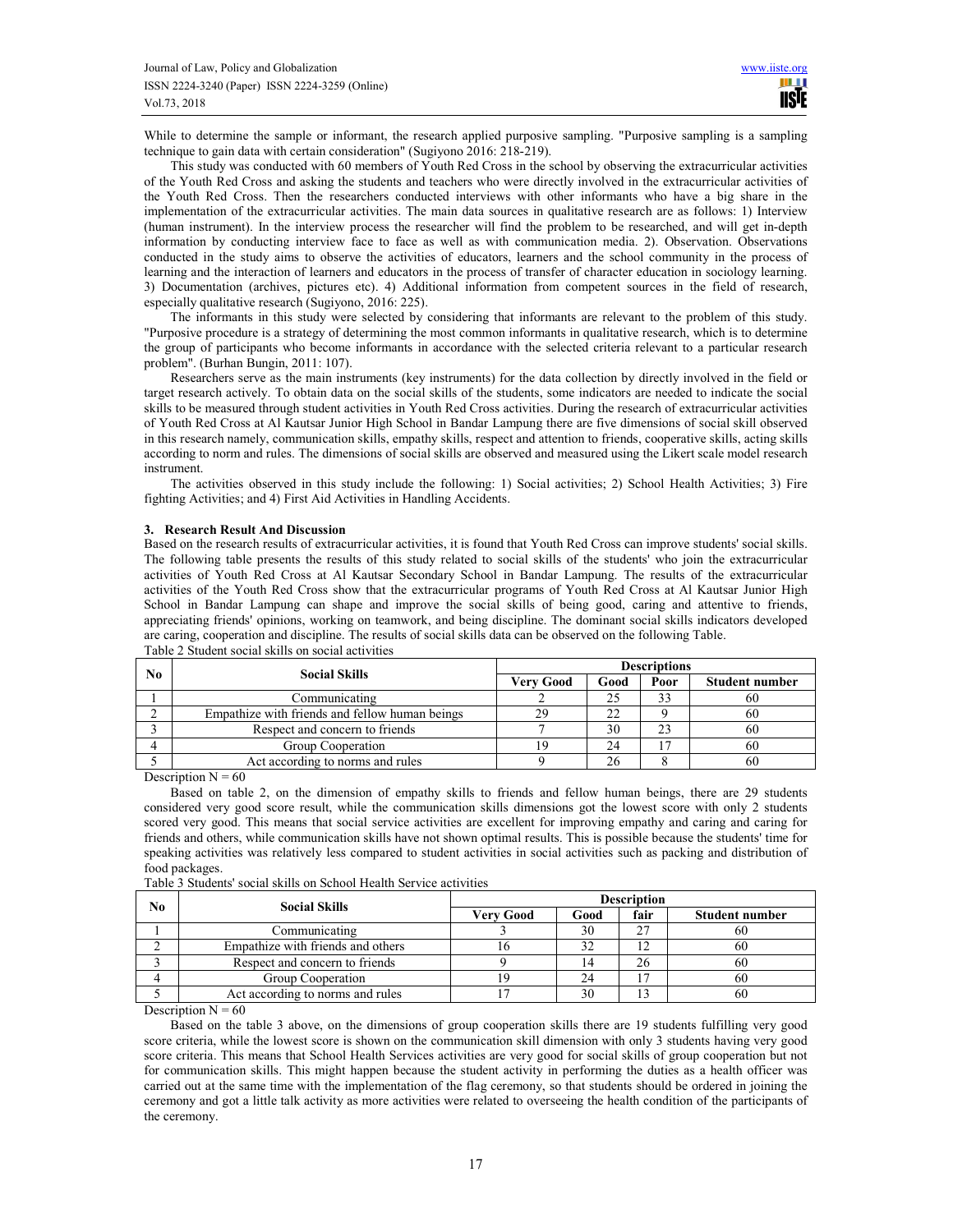Table 4 Students' social skills on fire fighting activities

| No | <b>Social Skills</b>              | <b>Description</b> |      |              |                       |  |
|----|-----------------------------------|--------------------|------|--------------|-----------------------|--|
|    |                                   | Very Good          | Good | Fair         | <b>Student Number</b> |  |
|    | Communication                     |                    | 26   | 33           | oι                    |  |
|    | Empathize with friends and others |                    |      |              | ΩL                    |  |
|    | Respect and concern to friends    |                    |      | 32           | ΩL                    |  |
|    | Group Cooperation                 |                    |      |              | bU.                   |  |
|    | Act according to norms and rules  |                    |      | $\mathbf{A}$ | ΩL                    |  |

Description  $N = 60$ 

Table 4 shows that the dimension of group cooperation skills worked well as indicated by 19 students fulfilling very good score criteria, while the lowest score was on the communication skill dimension which resulted only 1 student getting with very good criteria. This means that fire fighting activities are excellent for improving group cooperation skills, while social skills indicator – to be good speakers – has not been reached positive trends. This might happen because the students' activities in carrying out fire fighting activities were not exposed into verbal communication activities but more into physical movement activities. The students only occasionally asked the trainer or his friend if the students were not familiar with some explanations or procedures in extinguishing the fire.

Table 5 Students' social skills on First Aid activities in Accidents

| No                   |                                   | <b>Description</b> |      |                       |    |  |
|----------------------|-----------------------------------|--------------------|------|-----------------------|----|--|
| <b>Social Skills</b> | Very Good                         | Good               | Fair | <b>Student Number</b> |    |  |
|                      | Communicating                     |                    | 30   | 27                    | ы  |  |
|                      | Empathize with friends and others |                    | 32   |                       | ы  |  |
|                      | Respect and concern to friends    |                    | 14   | 26                    | 60 |  |
|                      | Group Cooperation                 |                    | 24   | $\mathbf{\tau}$       | 60 |  |
|                      | Act according to norms and rules  |                    | 30   | 13                    | 60 |  |

Description  $N = 60$ 

Based on the table 5 above, the dimensions of the skills of respect and skills of concern to friends and group cooperation respectively reach 14 and 24 students of very good criteria. The lowest score is indicated on communication skills where there are 7 students with very good criteria. This means that First Aid for Handling Accident activities are excellent for improving peer awareness and attention skills, empathy skills and teamwork, while communication skills and acting skills according to norms and rules are not well optimized.

Student social skills data as a whole from Youth Red Cross activities were obtained from the observation of 60 members of the Youth Red Cross with four times of activities including social activities, School Health activities, fire fighting activities, First Aid Activities for handling Accidents. The observation sheets consist of 5 dimensions and 5 indicators of students' social skills. The four activities were analyzed to identify which activities provide more dominant role in improving students' social skills.

|                                      |                 | <b>Youth Red Cross Activities</b>           |                                         |                                           |                                                    |  |  |
|--------------------------------------|-----------------|---------------------------------------------|-----------------------------------------|-------------------------------------------|----------------------------------------------------|--|--|
| <b>Social Skills</b>                 | <b>Criteria</b> | <b>Social Activity</b><br><b>Activities</b> | <b>School Health</b><br><b>Services</b> | <b>Fire Fighting</b><br><b>Activities</b> | <b>First Aid Activities In</b><br><b>Accidents</b> |  |  |
|                                      | Very Good       | 2                                           | 3                                       |                                           |                                                    |  |  |
| Communicating                        | Good            | 25                                          | 30                                      | 26                                        | 29                                                 |  |  |
|                                      | Poor            | 33                                          | 27                                      | 33                                        | 24                                                 |  |  |
|                                      | Very Good       | 29                                          | 16                                      | 18                                        | 17                                                 |  |  |
| Empathize with<br>friends and others | Good            | 22                                          | 32                                      | 31                                        | 28                                                 |  |  |
|                                      | Poor            | 9                                           | 12                                      | 11                                        | 14                                                 |  |  |
|                                      | Very Good       | 7                                           | 9                                       | 7                                         | 24                                                 |  |  |
| Respect and attention<br>to others   | Good            | 30                                          | 14                                      | 22                                        | 26                                                 |  |  |
|                                      | Poor            | 23                                          | 26                                      | 32                                        | 10                                                 |  |  |
|                                      | Very Good       | 19                                          | 19                                      | 19                                        | 17                                                 |  |  |
| Group Cooperation                    | Good            | 24                                          | 24                                      | 27                                        | 25                                                 |  |  |
|                                      | Poor            | 17                                          | 17                                      | 14                                        | 16                                                 |  |  |
| Act according to<br>norms and rules  | Very Good       | 9                                           | 17                                      | 17                                        | 9                                                  |  |  |
|                                      | Good            | 26                                          | 30                                      | 21                                        | 25                                                 |  |  |
|                                      | Poor            | 8                                           | 13                                      | 22                                        | 26                                                 |  |  |

Table 6 Recapitulation of student social skills data of all PMR activities

Description  $N = 60$ 

Table 6 above indicated that 1) communication skills reached the highest score in the first aid activity in handling accident with 7 students obtaining good criteria and 29 students good criteria. This means that first-aid activities in handling accidents are more dominant in improving communication skills; 2) empathy skills to friends and fellow human beings have the highest score found in social activities in which there are 29 students with very good criteria and 22 students with good criteria. This means that social activities are more dominant in improving social skills of empathy with friends and fellow human beings; 3) Skills of respect and attention to others have the highest score found in First Aid Activities in Handling Accidents that show 24 students with good criteria and 26 students good criteria. This means that first-aid activities in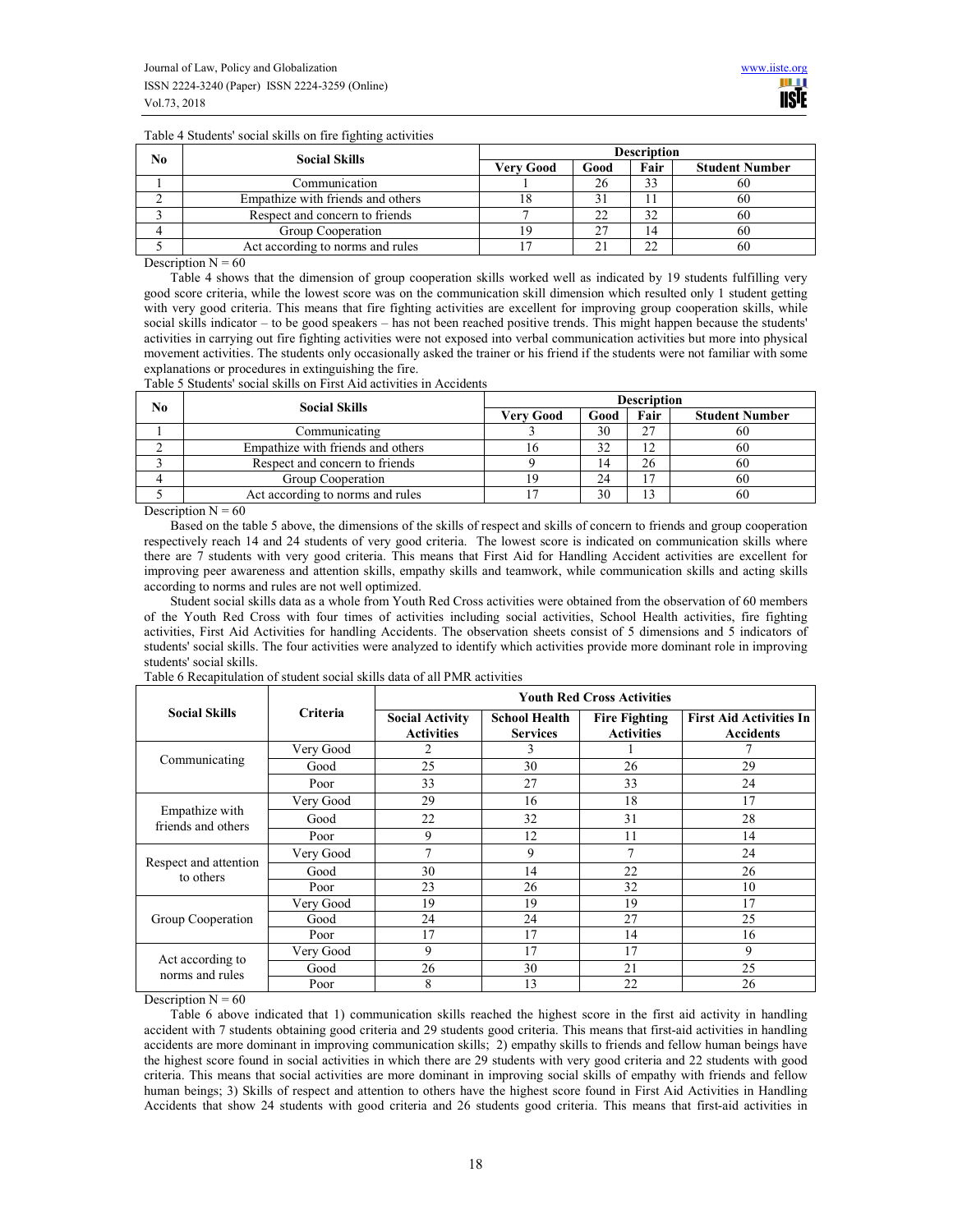handling accidents are more dominant in enhancing the skills of respect and concern for others; 4) the highest score of group cooperation skills are in fire fighting activities. There are 19 students with good criteria and 27 students of good criteria. This means that fire fighting activities are more dominant in improving the skills of cooperation of the group; 5) the highest score of acting skills according to norms and rules of was found in School Health Service activities with 17 students with good criteria and 30 students of good criteria. This means that School Health Services activities are more dominant in improving the skills of acting according to norms and rules.

The first finding on data analysis is that social service activities are dominant in improving emphatic skills. This can be seen through the activities of the students who were able to share with others and share the suffering of others. The students also began to care about his friends who were sick. They could initiate to visit the sick friend without given any order by the teacher. The efforts to improve students' social skills through social work were done by providing an understanding of the importance of sharing with each other and the attention to friends. Social activity is one of the leading activities in the formation of student skills. The sustainability of the intra-curricular program into the extracurricular program has provided an opportunity for students to continue to develop emphatic attitudes and be able to share happiness with others. Empathic skills are seen in students when students were so enthusiastic about competing to give their help.

The second findings of the data analysis indicate that School Health Service activities applied through events of flag ceremony could improve the empathy and discipline of the students. The attitude of empathy is reflected in their caring attitude in providing fast relief to participants who were sick or fainting during the ceremony. The aspect of discipline might also improve as seen when the students came to school early, help organize the march during ceremony, and be perfectly prepared during the ceremony. The attitudes of Youth Red Cross members in School Health Services activities were in accordance with the expected objectives of improving the skills of empathy and discipline by providing health services to students who experienced pain, fainting, or certain minor accidents during school activities. Based on the explanation, it can be concluded that the activities of Youth Red Cross through School Health Enterprises can shape the social skills of the students, especially the most prominent on the indicators of group cooperation.

The third finding gained is the indication that fire fighting activities can help shaping the social skills of group cooperation. This might happen as during practicing, the coaches constantly reminded the students to help each other and cooperate. The actions were then applied by students when they practiced. They always shared their duties and carried out their duties with full responsibility. The ability to cooperate is well established when they are doing fire fighting. They held the gunny sack by spreading it together and then lay on a flaming fire until the fire went out. Based on the explanation above, it might be concluded that the fire fighting activities can improve the skills of empathy and cooperation.

The fourth findings on data analysis were related to the observed First Aid Activities in Handling Accidents that seemed effective in increasing the aspects of respect and attention to friends and communication skills. it can be seen when students made question and answer, either with fellow friends or with trainers by using good and polite language when speaking. They also showed that they care when there were other members who got trouble practicing even without being asked. Based on the general explanation above, it seemed that First Aid Activities in Handling Accidents can establish and improve the skills of respect and attention to friends and empathy skills. The fact that the member of the students extracurricular program of Youth Red Cross in Al Kautsar Secondary School amounting 60 students might be one indicator that the extracurricular activities is in great demand by the students of Al Kautsar Secondary School in Bandar Lampung. The activities that are conducted regularly every Tuesday might give positive impacts on the students. The extracurricular activities of Youth Red Cross at Al Kautsar Secondary School of Bandar Lampung are implemented through various activities as an attempt to shape the students social skills. The Youth Red Cross involve school leaders such as principals, vice principals, youth Red Cross coaches, Trainers, Students and other stakeholders related to Youth Red Cross activities. In addition, some materials are also presented within the activities which include: the history of the international Red Cross, Red Cross Indonesia, and the basic principle of Red Cross. There are also material to practice in the hope that the students would be more interested and able to implement the theory explained into real activities that can sharpen their real soft skills.

The extracurricular activities of Youth Red Cross at Al Kautsar Bandar Lampung Secondary School are carried out with good management starting from planning, implementation of activities, facilities and infrastructure and monitoring and evaluation of activities. The patron and the coaches have also been selected by considering some relevant aspects and giving priority to competence and knowledge about the Red Cross activities. Some routine exercises such as providing first aid, managing School Health Services, fire fighting, and social services are carried out with a variety of methods such as games, outbound, lectures, and motivation share. The students are trained to be disciplined, able to work together, able to communicate well, have social care and foster mutual help to each other. Social skills after the implementation of extracurricular activities of Youth Red Cross according to informants can be seen in table 8 below.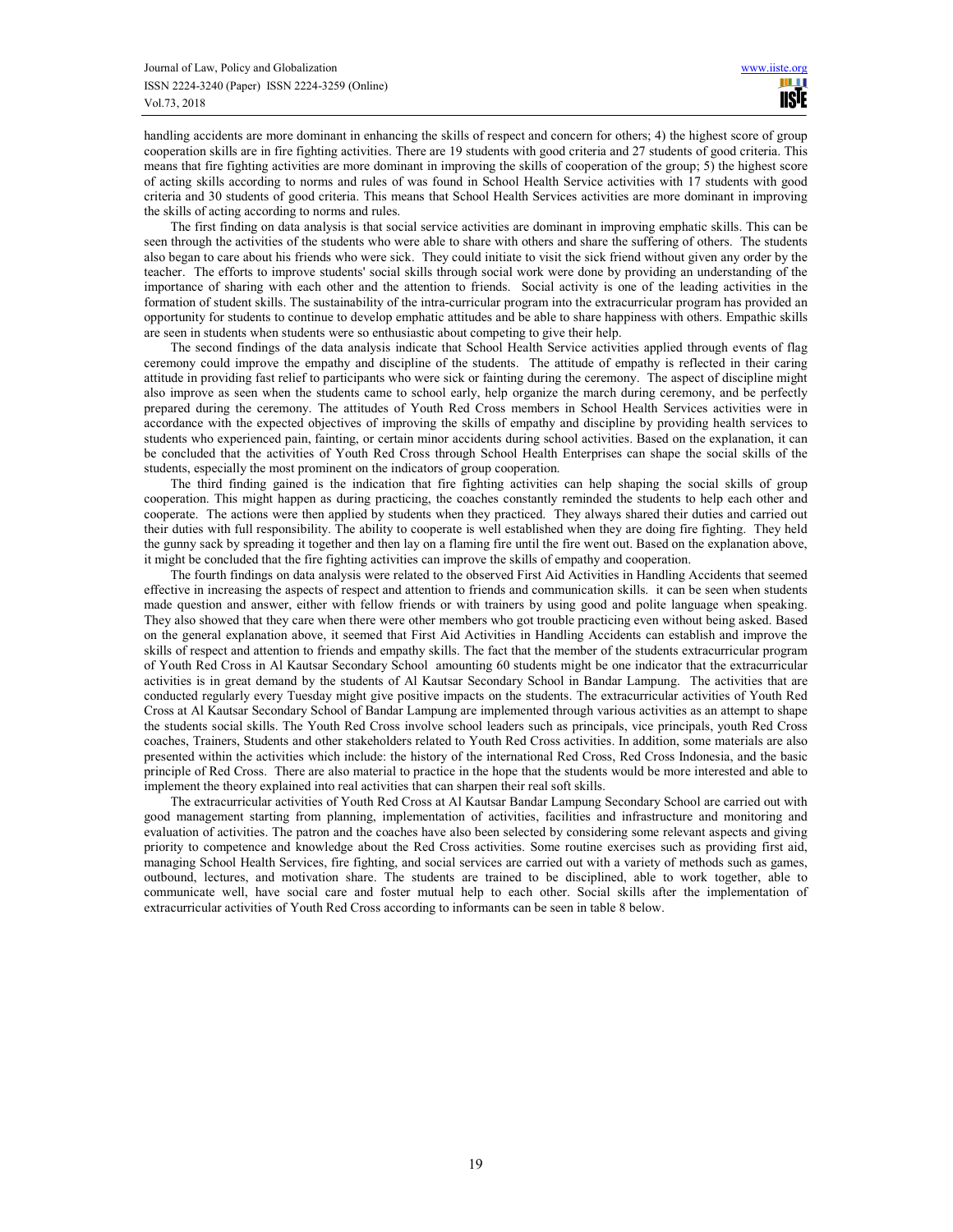| <b>Type of Social</b> | <b>Skills Activity Developed</b>                                                |                                                 |                                            |  |  |  |
|-----------------------|---------------------------------------------------------------------------------|-------------------------------------------------|--------------------------------------------|--|--|--|
| <b>Students</b>       | Coach of Youth Red Cross (PMR)                                                  | <b>Coach of Students</b><br><b>Union (OSIS)</b> | <b>Headmaster</b>                          |  |  |  |
| Public service        | Empathy, politeness and                                                         | Empathy of talking with                         | Empathy of talking politely and            |  |  |  |
|                       | cooperative                                                                     | politely                                        | cooperative                                |  |  |  |
| School Health         | Empathy, cooperative and                                                        | Empathy, cooperative                            | Empathy, cooperative and discipline        |  |  |  |
| Service               | discipline                                                                      | and discipline                                  |                                            |  |  |  |
| Fire Fighting         | Empathy, cooperative and                                                        | Empathy, cooperative                            | Empathy, cooperative and discipline        |  |  |  |
|                       | discipline                                                                      | and discipline                                  |                                            |  |  |  |
|                       | First Aid Handling Empathy, respect for other opinions Empathy, cooperative and |                                                 | Communicate well, Empathy, respect for     |  |  |  |
|                       | cooperative and discipline                                                      | discipline                                      | other opinions, cooperative and discipline |  |  |  |

Table 8. Social skills of students according to informants

Source: Inteview data

Based on table 7, it can be seen that the dominant social skills developed are empathy, cooperation and discipline. The findings of this analysis, the coach of the Youth Red Cross Youth argued that the extracurricular activities of Youth Red Cross conducted at Al Kautsar Secondary School have been able to instill empathy and social care because the Youth Red Cross activities have touched students in attitude and behavior.

The coach of Students Union (OSIS) believed that empathy has emerged in students because the Youth Red Cross activities have a supportive program of activities in fostering an empathetic attitude and student care. Similarly, the headmaster noted that empathy develops in students because of a continuous habit formation efforts in the Youth Red Cross activities in fostering students' social attitudes.

The aspect of skills of cooperation, according to the coach of Youth Red Cross, has also been dominantly developed, because Al Kautsar Secondary School through extracurricular activities continuously teaches the students to always work together. The coach of student union mentioned that the skills of student in collaboration are also dominantly developed; it is shaped because the Youth Red Cross activities are carried out together and in groups, in which the students are taught to be able to work together, and solve problems together. The principal's opinion is that the skills of cooperation are dominantly developed in the Youth Red Cross activities; it is because the Youth Red Cross activities at Al Kautsar Junior High School of Bandar Lampung have involved students actively in cooperation. They are taught to deliberate in completing group tasks, so that students are accustomed to always cooperate.

Student social skills aspect of discipline attitude, according to the coach of Youth Red Cross, has dominantly developed. It can be seen from the obedience of student in implementing rule which have been agreed as performed during the time of practice and their discipline in doing exercise. Some strict rules have also had an effect on student discipline. The coach of Students Union believes that the discipline attitudes develop because during the Youth Red Cross activities the students are equipped with basic education, inaugurated as the members by reading the pledge to discipline and develop the Youth Red Cross. Besides, there are rules and sanctions that have been agreed together, so that the discipline attitude of students increasingly entrenched and developed. The principal similarly mentioned that the dominant discipline stance develops through the Youth Red Cross activities. It can be seen when they are punctual to practice from 15.30-17.30. The opinion of the coaches of the Youth Red Cross, Students Union, and the principal indicated that the students' social skills of empathy ability, Cooperation and acting according to the rules (discipline) have well developed.

# **4. Conclusion**

To conclude based on the results of research discussed above, the result of the implementation of Youth Red Cross activities in shaping the social skills of students in Al Kautsar Secondary School in Bandar Lampung Lesson 2017/2018 can be described as follow:

1. The Youth Red Cross activities can improve students' social skills in communicating, empathize with respect and concern for others, ability to cooperate and to act in accordance to norms and rules.

2. The extracurricular activities of Youth Red Cross at Al Kautsar Secondary School in Bandar Lampung on social aspects can improve the social skills of caring attitude and attention to friends and others and group cooperation. School Health Services programs can improve their social caring skills and attention to others, teamwork and more dominantly in discipline. Likewise, the Fire fighting activities can improve social skills of group cooperation, responsibility and discipline. And the First Aid Activities in Handling Accidents can improve social skills to appreciate peer opinions, care and attention to friends, and more dominantly in group collaboration.

# **References**

Adisusilo, Sutarjo. 2012. *Pembelajaran Nilai Karakter Konstruktivisme dan VCTsebagai Inovasi Pendekatan Pembelajaran Afektif*. Jakarta: PT Raja Grafindo Persada.

Burhan, Bungin, 2011. *Penelitian Kualitatif*, Kencana Prenada Media Group, Jakarta.

Creeswell, John, 2012. *Planning, Conducting, and Evaluating Quantitative and Qualitative Research, Fourth Edition.* 

Goleman, Daniel. 2007. *Social Intelligence*. Gramedia Pustaka Utama. Jakarta.

Gunawan, Heri. 2012. *Pendidikan Karakter Konsep dan Implementasi*. Bandung: Alfabeta.

Maryani, E and Sjamsuddin, H, 2008. *Pengembangan Program Pembelajaran IPS untuk Meningkatkan kompetensi Keterampilan Sosial.* Bandung : Alfabeta

Muclas Samani, 2007*. Menggagas Pendidikan Bermakna. Surabaya*. SIC

Regina G. Danganan, Ph.D, Alvin V. Nuqui, Ph.D, 2015. *Personal Development And Academic Performance Of Students And Their Participation In Co And Extra Curricular Activities: Inputs To Students' Enhancement Program.* World